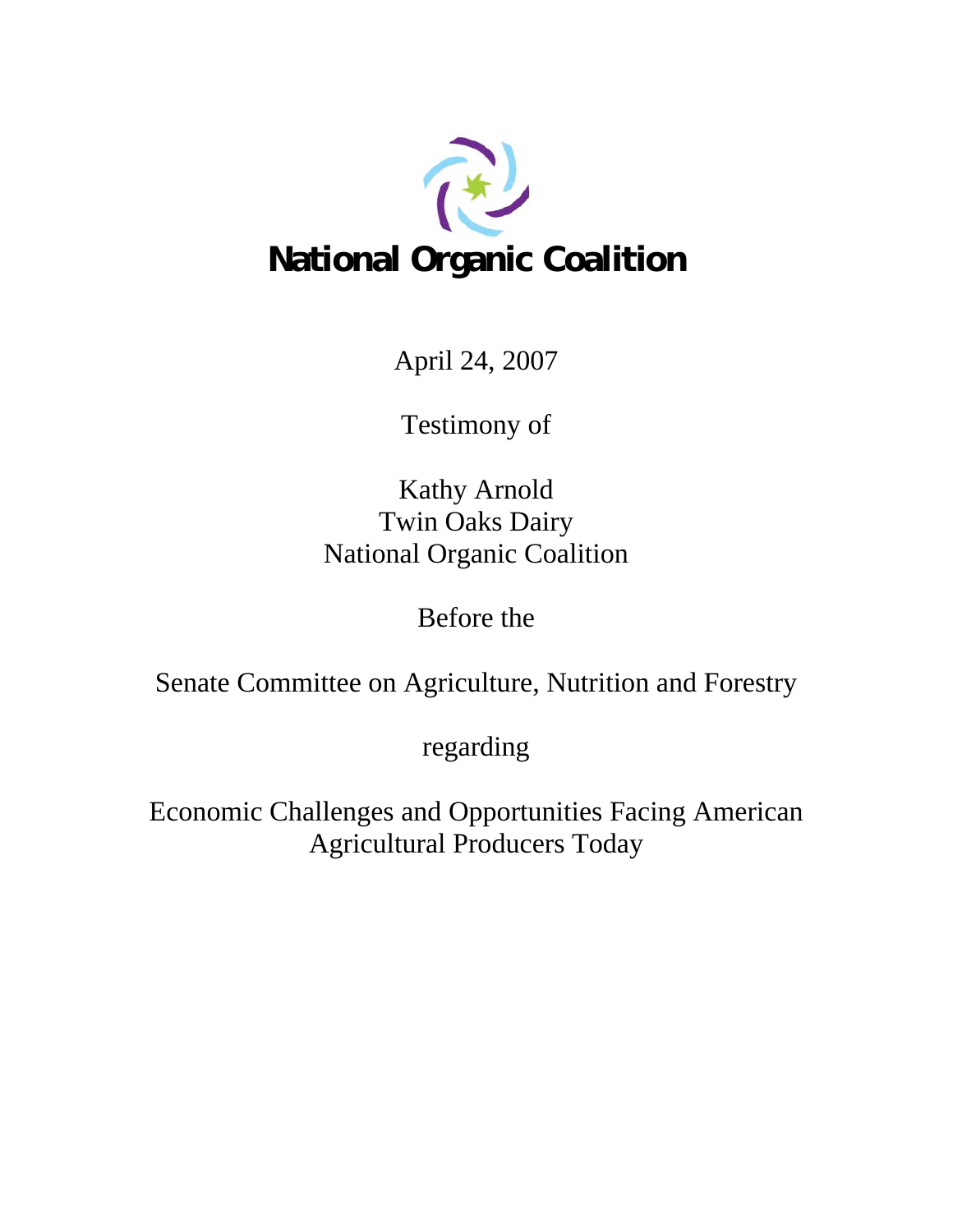Chairman Harkin, Senator Chambliss, Members of the Committee-

Thank you for the opportunity to testify today. My name is Kathie Arnold. I have been farming in New York State for 27 years, in partnership with my husband and his brother. We have been certified organic for 9 years, have 140 dairy cows, youngstock and crop about 700 acres—raising pasture, hay, corn and small grains.

I also serve on the Board of the Northeast Organic Dairy Producers Alliance, which is a member of the National Organic Coalition. I offer my testimony on behalf of both groups. Organic farming is a production system that enables family farms to have a viable and even thriving business that is both environmentally and family friendly. The process of transitioning is not easy for producers, nor should it be. Farmers make a commitment to produce according to the stringent standards for organic production, and are rewarded when consumers buy organic products. The strong standards and the price premium go hand in hand.

While the National Organic Program has been positive overall, there is still a great deal of work to be done to ensure that standards are consistent and strong. Most notably, the issue of pasture for organic livestock remains unresolved.

Under the current USDA standards, organic livestock must be given access to pasture. In spite of the clear requirement, this standard has not been adequately enforced. At a USDA forum on the subject a year ago, I and many others presented testimony urging a proposed rule specifying that:

Organic dairy animals must consume at least 30% of their food needs from pasture for the growing season, which can be no less than 120 days.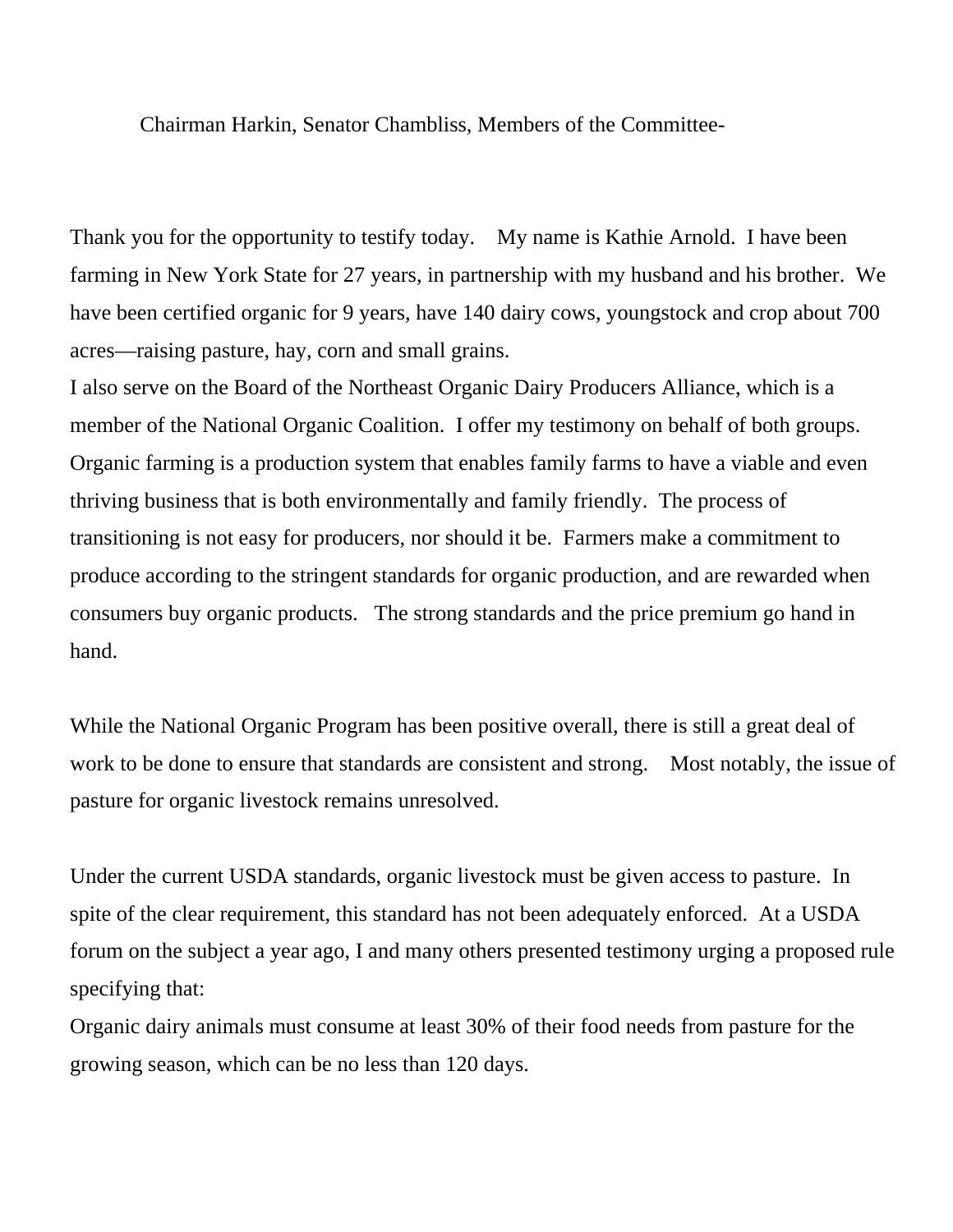USDA's National Organic Program indicated that a proposed rule would be forthcoming, yet it is still not issued. We hope USDA will act quickly to implement a strong pasture standard. However, if they do not, there may be a need for Congress to act.

As this Committee undertakes the task of putting together the 07 Farm Bill, I urge your consideration of several key proposals related to organic ag:

1. The National Organic Certification Cost Share should be reauthorized and updated to reflect increased costs. This is particularly important in encouraging small-and-medium-sized operations to become and stay certified.

2. The Conservation Security Program should be fully funded with mandatory funding and be available in all watersheds. An easy "crosswalk" should be created between organic certification and CSP, so that an organic farm plan can also provide eligibility for CSP benefits.

3. A National Organic Conversion and Stewardship Incentives Program should be created to provide financial and technical support to farmers for the adoption of advanced conservation practices as part of the process of converting to organic production.

4. Organic research programs should be reauthorized at higher funding levels to reflect organic's 3 percent share of the U.S. food retail market. Changes should be made to renew and enhance the public capacity for classical plant and animal breeding.

5. As food processing firms and retailers consolidate and dominate markets, farmers' leverage to negotiate fair prices and contract terms is in jeopardy. The Agricultural Fair Practices Act